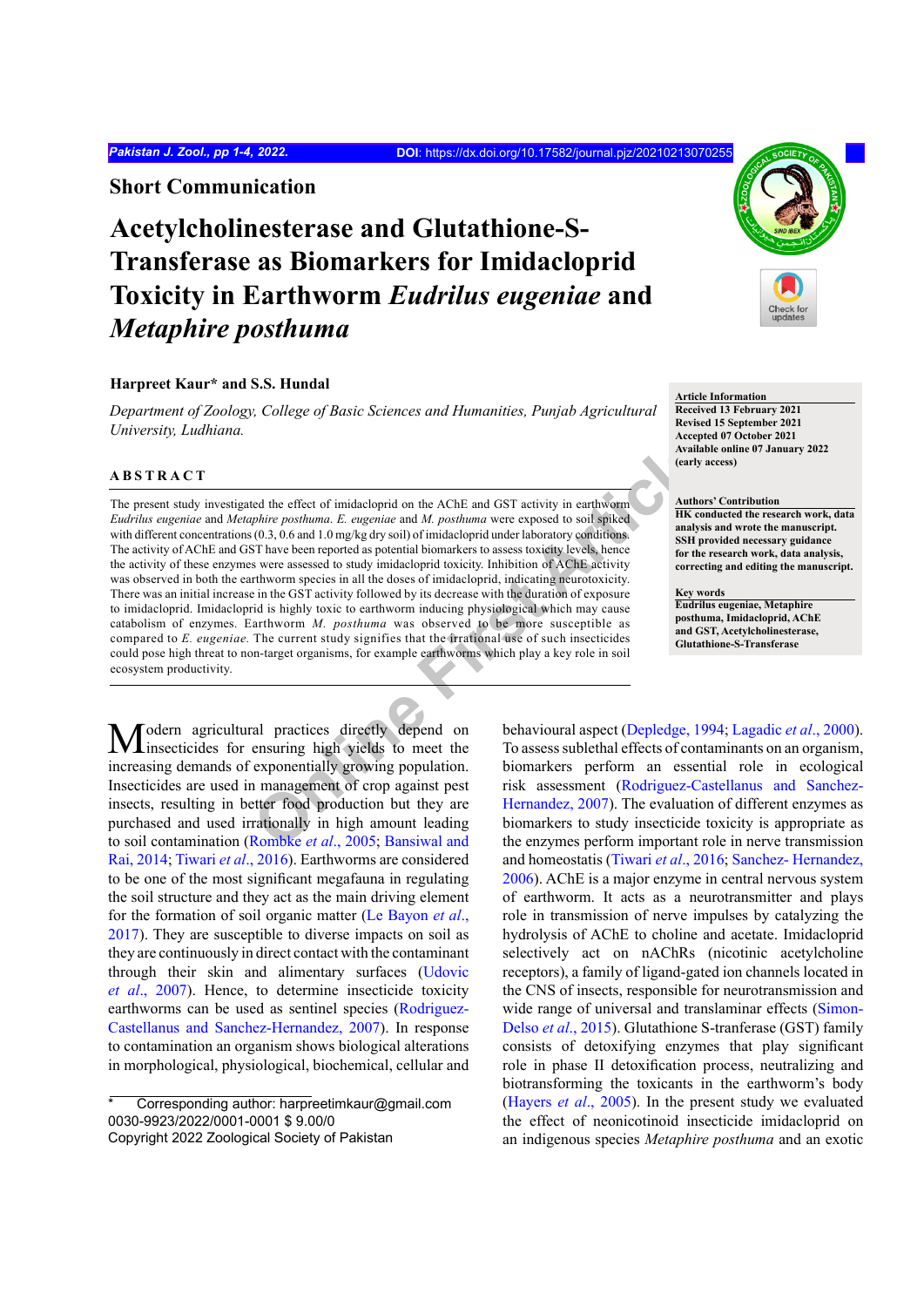species *Eudrilus eugeniae* in laboratory conditions. Imidacloprid (Bayer CropScience, CAS# 138261-41-3), a neonicotinoid, is an important constituent of various commonly used pesticides and is comparatively constant in soils (García-Chao *et al*., 2010). Neonicotinoids being systematic in nature are not only absorbed by the plants but also have the ability to translocate to all parts of the organism inhabiting and feeding on crop plant; hence used against broad spectrum for pest insects [\(Simon-Delso](#page-3-7) *et al*[., 2015\)](#page-3-7).

## *Materials and methods*

**EXECUTE:**<br> **PRODUSE THE ACTE ACTE ACTE ACTE ACTE ACTE ACTE and the present and Metaphire posthuma<br>
<b>CONFIGUATE:** o[ne](#page-2-2) week and then introduced oxidative stress plays a significal<br>
Example the introduced oxidative stress p The soil comprised of 20% kaolin clay, 70% quartz sand, 10% sphagnum peat to which was added calcium carbonate to adjust the neutral pH of soil (OECD, 1984). Earthworms *Eudrilus eugeniae* and *Metaphire posthuma* were acclimatized for one week and then introduced into artificial soil spiked with different concentrations of imidacloprid. Different concentrations (0.3, 0.6 and 1.0 mg/kg) of imidacloprid were prepared to test the toxicological assay as these values are the environmental predicted values. The experiment was performed in triplicate. Out of the three trays, one tray was set as control. The earthworms were picked on day 0,  $7<sup>th</sup>$ ,  $14<sup>th</sup>$ ,  $21<sup>st</sup>$  and  $28<sup>th</sup>$  day for the assay. The earthworms were washed with distilled water, homogenized in 0.02M phosphate buffer (pH 7.5) and centrifuged at 3000 rpm for 10 minutes. The supernatant of homogenate was used for the study. To determine AChE activity and GST activity Ellman *et al*., [\(1961\)](#page-2-2) and Habig *et al*. (1974) methodology was followed. Lowry *et al*[. \(1951\)](#page-3-11) method was adapted to evaluate the total protein content. The AChE activity was expressed as nmol acetlythiocholine hydrolysed/min/mg protein. The GST activity was expressed as nmol of GST-CDNB conjugate formed/min/mg protein.

The data of all the parameters were expressed as the mean  $\pm$  standard error of the (SEM). Two-way analysis of variance (ANOVA) with post hoc test (DMRT) was used to evaluate various treatments with control using SPSS software (standard version 23.0) at "p" value of 0.05.

#### *Results and discussion*

The AChE activity decreased in earthworm, *E. eugeniae* and *M. posthuma* [\(Table I](#page-2-3)) after exposure to imidacloprid. Imidacloprid concentration (0.3, 0.6 and 1.0 mg/kg dry soil) resulted in decline in AChE activity significantly  $(p<0.05)$  in both the earthworm species after 7 days and the trend continued till 4 weeks of exposure period. The AChE activity inhibition was more in high dose (1.0 mg/kg dry soil) as compared to level of the agrochemical (0.3 and 0.6mg/kg dry soil). Non significant increase in AChE activity was observed in control. The GST activity decreased non significantly in *E. eugeniae* and *M. posthuma* [\(Table I](#page-2-3)) in control. In doses (0.3, 0.6 and 1.0 mg/kg dry soil) GST activity increased on  $7<sup>th</sup>$  day and then significantly ( $p \le 0.05$ ) decreased till 28<sup>th</sup> day of exposure period in both the earthworms. Significant (p<0.05) difference was observed in the mean AChE and GST activity of earthworms as compared to control. Inhibition of AChE and GST activity was more in *M. posthuma* as compared to *E. eugeniae*. The different dosages of exposure revealed a major change in the enzyme activity, which are strong pointers to the toxicity.

Oxidative stress is induced by insecticides either by alterations in antioxidant defense mechanism or by overproduction of free radicals ([Abdollahi](#page-2-4) *et al*., 2004). Antioxidant enzymes protect the cells against reactive oxygen species (ROS). In toxicity of various insecticides oxidative stress plays a significant role ([Ranjbar](#page-3-12) *et al*., 2002). The toxicity is due to oxidative stress and consequent production of ROS resulting in cell damage and death. Qi *et al*. (2018) reported inhibition in AChE activity after exposure to cycoxaprid, neonicotinoid insecticide in *Eisenia fetida.* Wang *et al*[. \(2015\)](#page-3-14) calculated the lowest value of imidacloprid to cause disturbance in AChE activity in earthworm *E. fetida* i.e., 0.1 mg/kg. Acetylcholine is secreted from the neurosecretory cells. It is a neurotransmitter which plays a significant role in transmission of nerve impulse through the synaptic cleft in nerve cells. The imidacloprid binds to the active site of cholinesterase enzyme which inhibits the breakdown of acetylcholine in the cleft region of neuron. This leads to accumulation of acetlycholine in synaptic space which results overstimulation of nerve cells and neurotoxicity. In the present study it was observed that period of exposure to imidacloprid significantly changed the effects on earthworm *E. eugeniae* and *M. posthuma*. There was an initial increase in the GST activity followed by its decrease with the duration of exposure to mixture of 6 insecticides in earthworm *Aporrectodea caliginosa nocturna* [\(Schreck](#page-3-15) *et al*[., 2008](#page-3-15)). The possible explanation given by [Cossu](#page-2-5) *et al*[. \(1997\)](#page-2-5) is that the initial introduction to insecticide can result in induction of antioxidant enzymes which allows the organism to detoxify its body against the ROS but as the level of toxicity increases it leads to its inhibition. The duration of exposure time to imidacloprid resulted in increased toxicity which led to decrease in GST activity. Similar results were reported by Wang *et al*[., \(2019\)](#page-3-16) in GST activity after exposure to imidacloprid in *E. fetida*. Wang *et al*[. \(2016\)](#page-3-17) observed that GST activity was significantly induced in earthworm *E. fetida* after exposure to imidacloprid. GST activity was inhibited in *E. fetida* after exposure to thiacloprid (Feng *et al*[., 2015](#page-2-6)).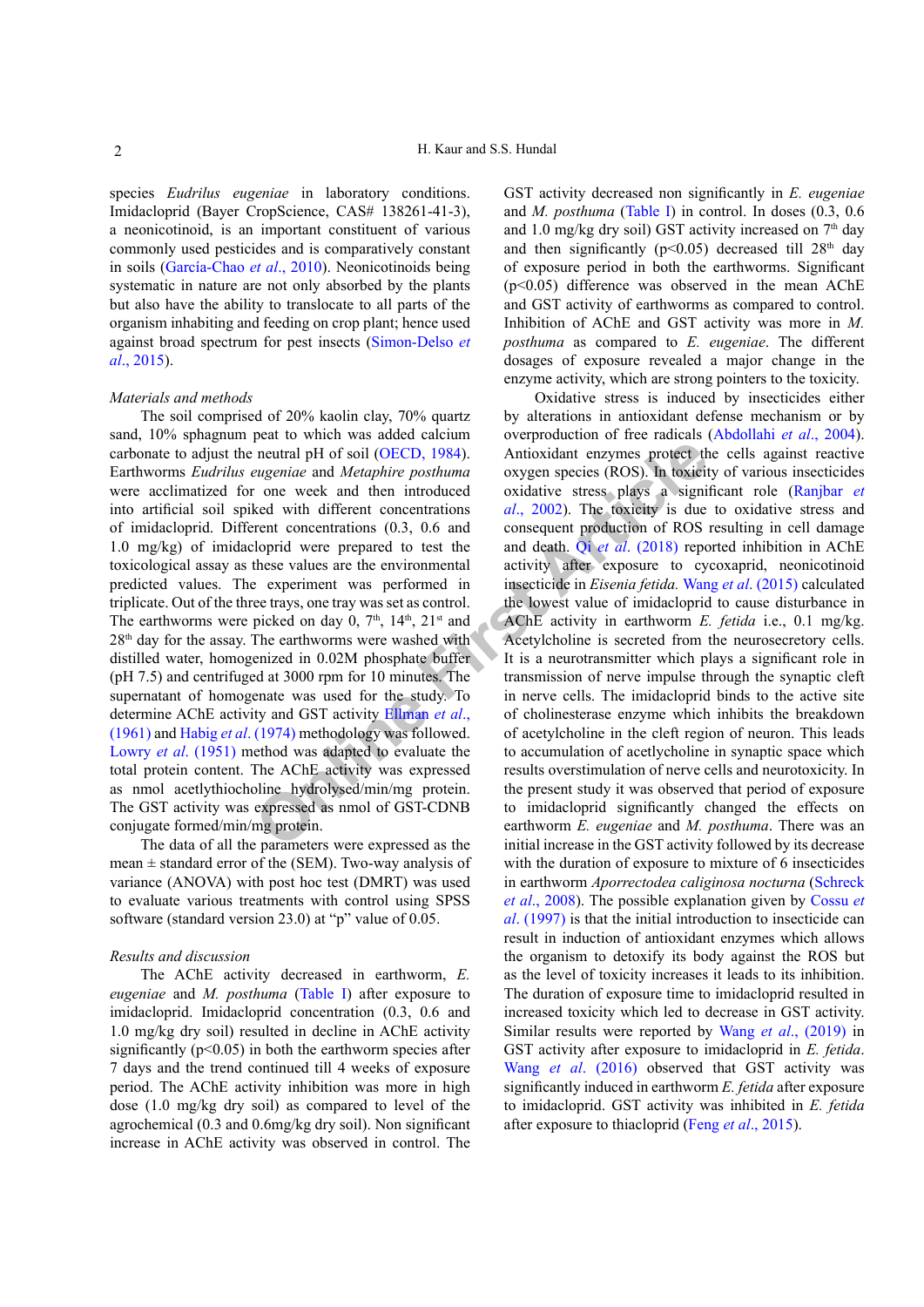| <b>Treatments</b>            | Days                                                                                                                                                                                                                                                                                                                                                                                                                                                    |                                  |                                  |                                 |                                                                                                                                                                                                                                                                                                                                                                                                                       |
|------------------------------|---------------------------------------------------------------------------------------------------------------------------------------------------------------------------------------------------------------------------------------------------------------------------------------------------------------------------------------------------------------------------------------------------------------------------------------------------------|----------------------------------|----------------------------------|---------------------------------|-----------------------------------------------------------------------------------------------------------------------------------------------------------------------------------------------------------------------------------------------------------------------------------------------------------------------------------------------------------------------------------------------------------------------|
|                              | $\mathbf{0}$                                                                                                                                                                                                                                                                                                                                                                                                                                            | 7 <sup>th</sup>                  | 14 <sup>th</sup>                 | $21^{st}$                       | 28 <sup>th</sup>                                                                                                                                                                                                                                                                                                                                                                                                      |
| AChE activity in E. eugeniae |                                                                                                                                                                                                                                                                                                                                                                                                                                                         |                                  |                                  |                                 |                                                                                                                                                                                                                                                                                                                                                                                                                       |
| Control                      | $170.57 \pm 7.36$ <sup>a1</sup>                                                                                                                                                                                                                                                                                                                                                                                                                         | $172.15 \pm 6.11^{a3}$           | 174.18±6.14 <sup>a4</sup>        | $176.46 \pm 6.03$ <sup>a4</sup> | $174.40 \pm 11.60$ <sup>a4</sup>                                                                                                                                                                                                                                                                                                                                                                                      |
| T1                           | $170.33 \pm 3.46$ <sup>a1</sup>                                                                                                                                                                                                                                                                                                                                                                                                                         | 167.15±4.37ab12                  | $164.37 \pm 4.23$ <sup>ab3</sup> | 158.89±6.07 <sup>b3</sup>       | $158.44\pm3.90^{b3}$                                                                                                                                                                                                                                                                                                                                                                                                  |
| T <sub>2</sub>               | 165.51±4.98 <sup>a1</sup>                                                                                                                                                                                                                                                                                                                                                                                                                               | $162.47 \pm 2.67$ <sup>a2</sup>  | $153.31 \pm 3.05^{b2}$           | $142.37 \pm 4.10^{c2}$          | $139.50 \pm 3.37$ <sup>c2</sup>                                                                                                                                                                                                                                                                                                                                                                                       |
| T <sub>3</sub>               | $166.48\pm6.14a1$                                                                                                                                                                                                                                                                                                                                                                                                                                       | 149.35±4.22b1                    | 130.17±4.45 <sup>c1</sup>        | 113.19±5.12 <sup>d1</sup>       | 93.08±4.89 <sup>e1</sup>                                                                                                                                                                                                                                                                                                                                                                                              |
| AChE activity in M. posthuma |                                                                                                                                                                                                                                                                                                                                                                                                                                                         |                                  |                                  |                                 |                                                                                                                                                                                                                                                                                                                                                                                                                       |
| Control                      | 168.46±5.95 <sup>a1</sup>                                                                                                                                                                                                                                                                                                                                                                                                                               | $171.01 \pm 6.87$ <sup>a2</sup>  | $172.10 \pm 5.95$ <sup>a3</sup>  | 173.06±6.07 <sup>a3</sup>       | 173.99±5.93 <sup>a3</sup>                                                                                                                                                                                                                                                                                                                                                                                             |
| T1                           | 171.76±2.88 <sup>a1</sup>                                                                                                                                                                                                                                                                                                                                                                                                                               | $168.10\pm3.14^{a2}$             | 163.84±4.64 <sup>ab23</sup>      | 158.68±4.18cb2                  | $152.49 \pm 6.10^{c2}$                                                                                                                                                                                                                                                                                                                                                                                                |
| T <sub>2</sub>               | 173.74±5.03 <sup>a1</sup>                                                                                                                                                                                                                                                                                                                                                                                                                               | $170.45 \pm 1.74$ <sup>a2</sup>  | 159.21±3.87 <sup>b2</sup>        | 156.06±7.26 <sup>b2</sup>       | 143.44±4.72 <sup>c2</sup>                                                                                                                                                                                                                                                                                                                                                                                             |
| T <sub>3</sub>               | 169.87±5.08 <sup>a1</sup>                                                                                                                                                                                                                                                                                                                                                                                                                               | $139.16 \pm 3.46^{b1}$           | 108.12±5.94 <sup>c1</sup>        | $83.51 \pm 6.15$ <sup>d1</sup>  | $64.38 \pm 5.73$ <sup>e1</sup>                                                                                                                                                                                                                                                                                                                                                                                        |
| GST activity in E. eugeniae  |                                                                                                                                                                                                                                                                                                                                                                                                                                                         |                                  |                                  |                                 |                                                                                                                                                                                                                                                                                                                                                                                                                       |
| Control                      | $152.70 \pm 7.21$ <sup>a1</sup>                                                                                                                                                                                                                                                                                                                                                                                                                         | $140.89 \pm 7.15$ <sup>ab1</sup> | 138.70±6.36 <sup>b1</sup>        | 147.35±4.33ab2                  | 148.37±6.12 <sup>ab3</sup>                                                                                                                                                                                                                                                                                                                                                                                            |
| T1                           | 155.49±8.21 <sup>a1</sup>                                                                                                                                                                                                                                                                                                                                                                                                                               | 151.27±4.17ab1                   | 146.67±4.55 <sup>ab1</sup>       | 141.26±6.01 <sup>b12</sup>      | $140.39\pm4.60^{b3}$                                                                                                                                                                                                                                                                                                                                                                                                  |
| T <sub>2</sub>               | 143.48±4.82 <sup>ab1</sup>                                                                                                                                                                                                                                                                                                                                                                                                                              | 149.00±5.48 <sup>a1</sup>        | 141.46±6.76 <sup>ab1</sup>       | 133.42±4.90cb1                  | 125.87±4.28 <sup>c2</sup>                                                                                                                                                                                                                                                                                                                                                                                             |
| T <sub>3</sub>               | 151.50±2.89 <sup>a1</sup>                                                                                                                                                                                                                                                                                                                                                                                                                               | 188.89±5.45 <sup>b2</sup>        | 181.56±5.77 <sup>c2</sup>        | 134.81±6.88 <sup>d1</sup>       | $110.12\pm4.16$ <sup>e1</sup>                                                                                                                                                                                                                                                                                                                                                                                         |
| GST activity in M. posthuma  |                                                                                                                                                                                                                                                                                                                                                                                                                                                         |                                  |                                  |                                 |                                                                                                                                                                                                                                                                                                                                                                                                                       |
| Control                      | $142.62 \pm 5.36$ <sup>a1</sup>                                                                                                                                                                                                                                                                                                                                                                                                                         | 132.48±4.09 <sup>b1</sup>        | $129.26 \pm 4.10^{b1}$           | 130.43±4.59 <sup>b2</sup>       | 132.60±5.54 <sup>b2</sup>                                                                                                                                                                                                                                                                                                                                                                                             |
| T1                           | 141.97±4.56 <sup>a1</sup>                                                                                                                                                                                                                                                                                                                                                                                                                               | $147.72 \pm 4.71$ <sup>a2</sup>  | 139.12±5.53 <sup>ab2</sup>       | 138.00±3.80ab3                  | $129.36 \pm 7.17^{b2}$                                                                                                                                                                                                                                                                                                                                                                                                |
| T <sub>2</sub>               | 148.49±3.58 <sup>a1</sup>                                                                                                                                                                                                                                                                                                                                                                                                                               | $153.77 \pm 2.72$ <sup>b2</sup>  | 147.29±1.24 <sup>c3</sup>        | 139.28±1.49 <sup>d3</sup>       | 132.34±0.92 <sup>e2</sup>                                                                                                                                                                                                                                                                                                                                                                                             |
| T <sub>3</sub>               | 143.44±5.53 <sup>a1</sup>                                                                                                                                                                                                                                                                                                                                                                                                                               | 189.53±3.33 <sup>b4</sup>        | 127.49±3.81cl                    | 109.44±3.09 <sup>d1</sup>       | 91.29±7.58 <sup>e1</sup>                                                                                                                                                                                                                                                                                                                                                                                              |
| with reference to days.      | T1 (0.3mg/kg); T2 (0.6mg/kg); T3 (1.0mg/kg); Values are Mean ± S.E of triplicates; Values with at least one same numeric superscript in column do not<br>differ significantly ( $p$ > 0.05) with reference to treatments. Values with at least one same alphabetic superscript in row do not differ significantly ( $p$ > 0.05)                                                                                                                         |                                  |                                  |                                 |                                                                                                                                                                                                                                                                                                                                                                                                                       |
| Conclusions                  |                                                                                                                                                                                                                                                                                                                                                                                                                                                         |                                  | References                       |                                 |                                                                                                                                                                                                                                                                                                                                                                                                                       |
|                              | It is concluded that imidacloprid is toxic to the<br>earthworms, Eudrilus eugeniae and Metaphire posthuma,<br>$\mathbf{1}$ , $\mathbf{1}$ , $\mathbf{1}$ , $\mathbf{1}$ , $\mathbf{1}$ , $\mathbf{1}$ , $\mathbf{1}$ , $\mathbf{1}$ , $\mathbf{1}$ , $\mathbf{1}$ , $\mathbf{1}$ , $\mathbf{1}$ , $\mathbf{1}$ , $\mathbf{1}$ , $\mathbf{1}$ , $\mathbf{1}$ , $\mathbf{1}$ , $\mathbf{1}$ , $\mathbf{1}$ , $\mathbf{1}$ , $\mathbf{1}$ , $\mathbf{1}$ , |                                  |                                  |                                 | Abdollahi, M., Ranjbar, A., Shadnia, S., Nikfar, S., and<br>Rezaiee, A., 2004. Med. Sci. Monit., 10: 144-147.<br>$\mathbf{r}$ in the set $\mathbf{A}$ of $\mathbf{A}$ is $\mathbf{r}$ if $\mathbf{r}$ is $\mathbf{r}$ if $\mathbf{r}$ is $\mathbf{r}$ if $\mathbf{r}$ is $\mathbf{r}$ if $\mathbf{r}$ is $\mathbf{r}$ if $\mathbf{r}$ is $\mathbf{r}$ if $\mathbf{r}$ is $\mathbf{r}$ if $\mathbf{r}$ is $\mathbf{r}$ |

<span id="page-2-3"></span>

| Table I. Effect of imidacloprid on the specific activities of acetylcholinesterase (AChE) and glutathione-S-transferase |
|-------------------------------------------------------------------------------------------------------------------------|
| (GST) activity (nmol/min/mg protein) in earthworm Eudrilus eugeniae and Metaphire posthuma.                             |

## *Conclusions*

It is concluded that imidacloprid is toxic to the earthworms, *Eudrilus eugeniae* and *Metaphire posthuma*, results in adverse effects on earthworm physiology. The effect of imidacloprid was found to be species specific, dose and duration dependent. Earthworm *Metaphire posthuma* was observed to be more susceptible as compared to *Eudrilus eugeniae* although the results followed similar trends.

## *Acknowledgements*

The authors are grateful to the Head, Department of Zoology, Punjab Agricultural University, Ludhiana for providing facilities for this research work.

#### *Statement of conflict of interest*

The authors have declared no conflict of interest.

#### *References*

- <span id="page-2-4"></span>Abdollahi, M., Ranjbar, A., Shadnia, S., Nikfar, S., and Rezaiee, A., 2004. *Med. Sci. Monit*., **10**: 144-147.
- <span id="page-2-0"></span>Bansiwal, K., and Rai, N., 2014. *Int. J. Innov. Res. Sci. Eng. Tech*., **3**: 9156-9163.
- <span id="page-2-5"></span>Cossu, C., Doyotte, A., Jacquin, M.C., Babut, M., Exinger, A., and Vasseur, P., 1997. *Ecotoxicol. environ. Saf*., **38**: 122-131. [https://doi.org/10.1006/](https://doi.org/10.1006/eesa.1997.1582) [eesa.1997.1582](https://doi.org/10.1006/eesa.1997.1582)
- <span id="page-2-1"></span>Depledge, M.H., 1994. In: *Nondestructive biomarkers in vertebrates* (eds. M.C. Fossl and C. Leonzio). Lewis Publisher, Boca Raton. pp. 271-295. [https://](https://doi.org/10.1201/9780367813703-20) [doi.org/10.1201/9780367813703-20](https://doi.org/10.1201/9780367813703-20)
- <span id="page-2-2"></span>Ellman, G.L., Courtenay, K.D., Valentino, A.J., and Featherstone, E.M., 1961. *Biochem. Pharmacol.*, **7**: 88-95. [https://doi.org/10.1016/0006-](https://doi.org/10.1016/0006-2952(61)90145-9) [2952\(61\)90145-9](https://doi.org/10.1016/0006-2952(61)90145-9)
- <span id="page-2-6"></span>Feng, L., Zhang, L., Zhang, Y., Zhang, P., and Jiang, H., 2015. *Environ. Sci. Poll. Res*., **22**: 9475-9482.